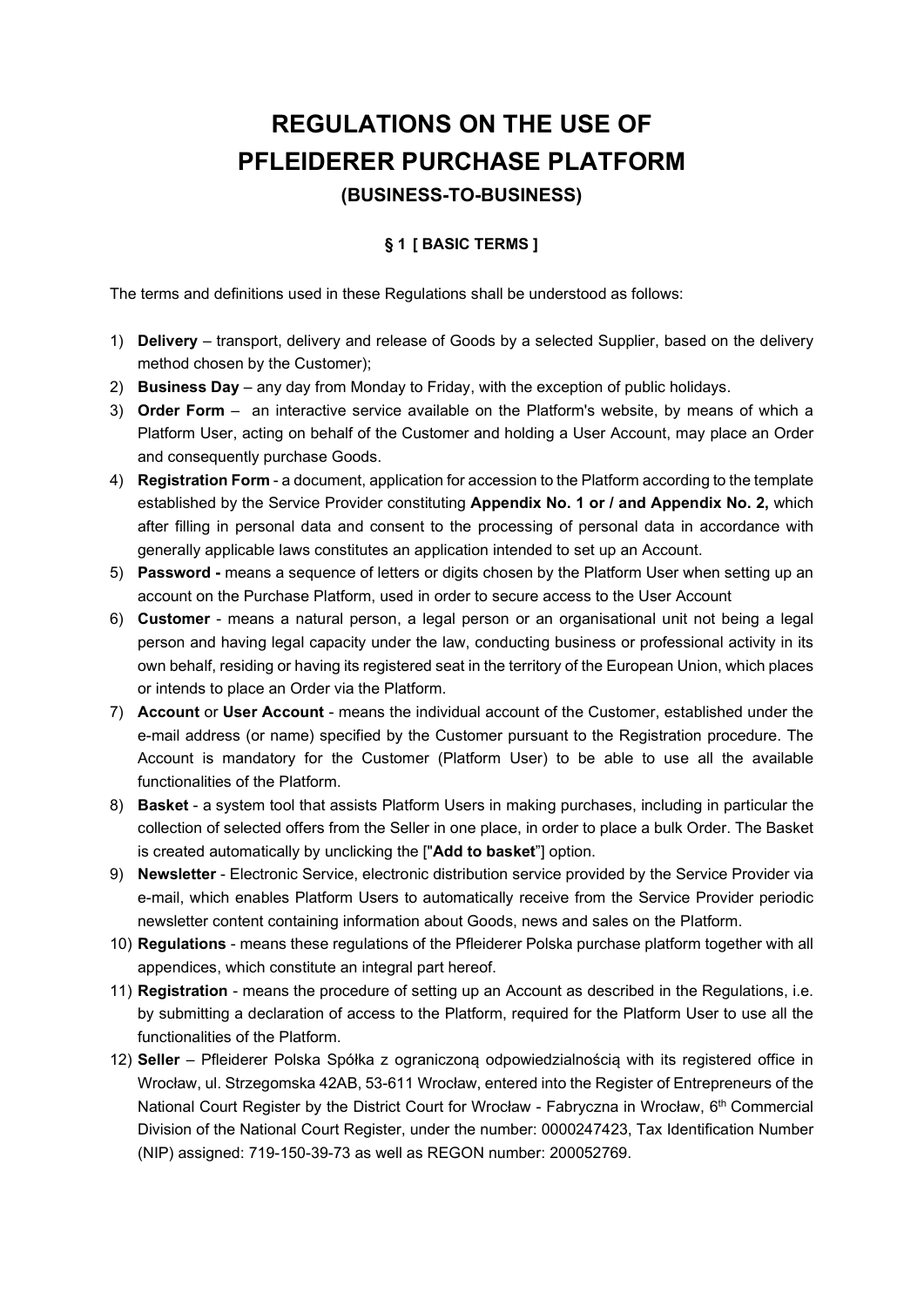- 13) Platform or Purchase Platform an Internet service owned by the Seller, available at https://b2bportal.pfleiderer.pl domain, through which the Customer (Platform User acting on their behalf) may place an order for the Goods offered by the Seller and use other functionalities of the Platform referred to in § 4 of the Regulations.
- 14) IT system a set of compatible computer hardware and software allowing to process, store, as well as send and receive data via telecommunication networks using an end device that is suitable for a given type of the network, within the meaning of the Act of 16 July 2004 - Telecommunications Law.
- 15) Provision of electronic services the performance of a service that is rendered without concurrent presence of the parties involved (distance service), by transferring data upon an individual request of the service recipient, with the said data sent and received by means of electronic data processing and storage devices capable of compressing digital information, with such data being fully sent, received or transmitted by means of a telecommunications network within the meaning of the Act of 16 July 2004 - Telecommunications Law.
- 16) Means of electronic communication technical solutions, including IT devices and software tools cooperating therewith, enabling distance communication based on the transmission of data between IT systems, and in particular by e-mail.
- 17) Goods or Product a movable item presented via the Platform, potential subject of a sales agreement, as specified in detail in the order.
- 18) Electronic Service a service provided electronically by the Service Provider to the Service Recipient vie the Platform.
- 19) Service Provider Pfleiderer Polska Spółka z ograniczoną odpowiedzialnością with its registered office in Wrocław, ul. Strzegomska 42AB, 53-611 Wrocław, entered into the Register of Entrepreneurs of the National Court Register by the District Court for Wrocław - Fabryczna in Wrocław, 6<sup>th</sup> Commercial Division of the National Court Register, under the number: 0000247423, Tax Identification Number (NIP) assigned: 719-150-39-73 as well as REGON number: 200052769.
- 20) Service Recipient a natural person having full legal capacity, and in cases provided for by generally applicable laws also a natural person having limited legal capacity; a legal person; or an organisational unit without legal personality, to which legal capacity is granted by law; - who uses or intends to use an Electronic Service.
- 21) Platform User A natural person having full legal capacity, who uses the Purchase Platform on behalf of the Customer.
- 22) Order Customer's declaration of intent submitted via the Platform by a Platform User. The Order shall constitute an instruction to purchase Goods placed by the Customer by means of technical communication.

#### § 2 [GENERAL PROVISIONS]

- 1. These Regulations set forth the terms and conditions pursuant to which the Seller and the Customer enter into a Goods sales agreement via the Purchase Platform, in the business-to-business (B2B) formula, available at the website **https://b2bportal.pfleiderer.pl**, using the means of distance communication (the Internet).
- 2. The sales agreement shall be concluded between the Customer and the Seller, i.e. Pfleiderer Polska Spółka z ograniczoną odpowiedzialnością with its registered office in Wrocław, ul. Strzegomska 42 AB, 53-611 Wrocław.
- 3. The functioning of the Platform in the business-to-business (B2B) formula means that it is addressed exclusively to Customers who conduct business activities and who are entrepreneurs within the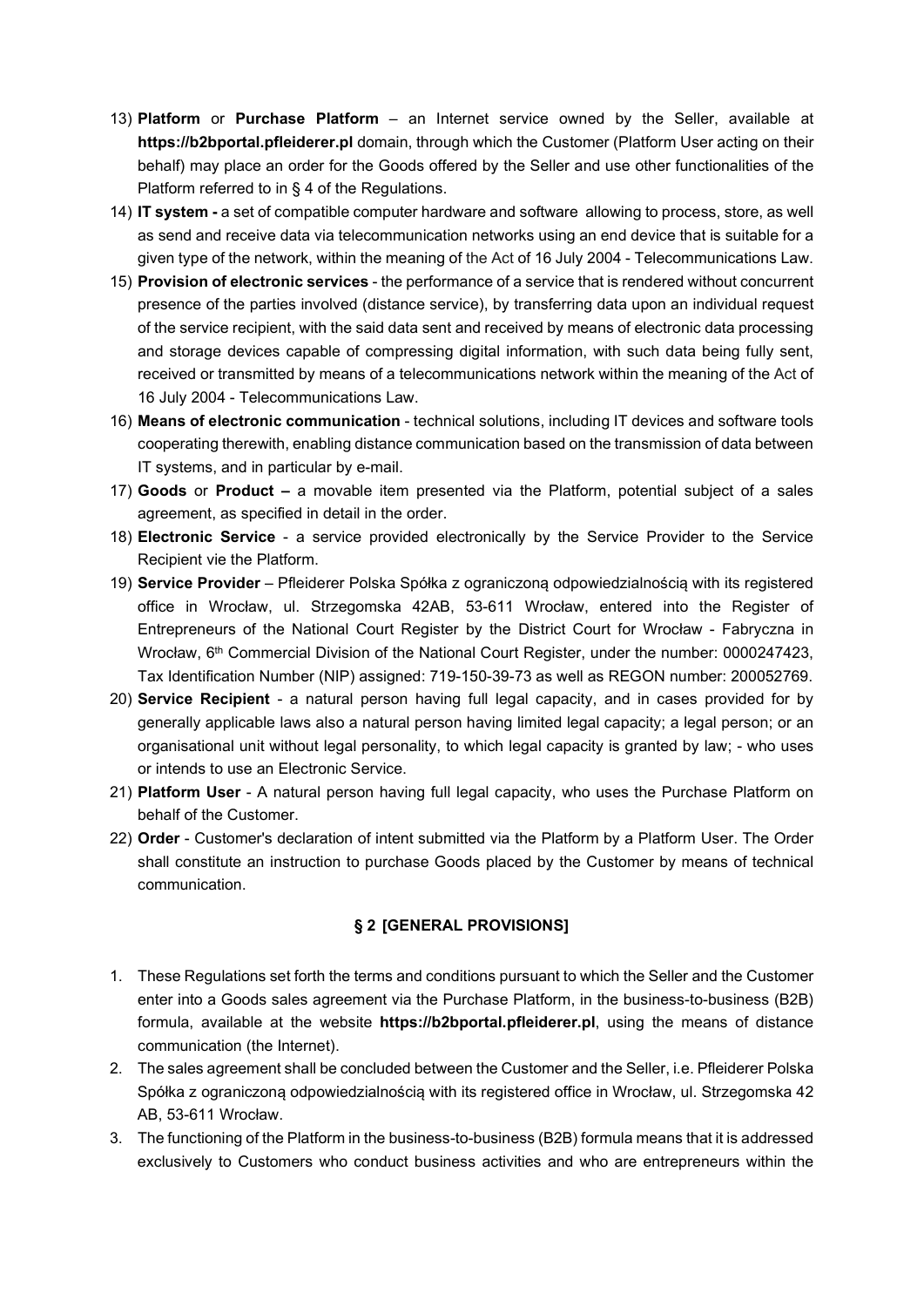meaning of generally applicable laws, including in particular: the Act of 23 April 1964 Civil Code and the Act of 6 March 2018 - Entrepreneurs Act.

- 4. Verification of the Customer's status as regards its inclusion in the category of entrepreneurs, as well as its qualification, shall be performed directly by the Seller or a person (entity) duly authorised by the Seller.
- 5. The sale shall take place pursuant to the version of these Regulations in force at the time of placing the order, and should a separate agreement be entered into between the Customer and the Seller - on the basis of its provisions. In the event of a conflict between the provisions of these Regulations and a separate agreement concluded with the Seller, individual provisions of the agreement shall prevail.
- 6. The Customer shall be obliged to comply with all provisions of the Regulations.
- 7. Any and all information available at the Platform's website and related to products (including prices) shall not be deemed to constitute a commercial offer within the meaning of Article 66 of the Civil Code, but an invitation to execute an agreement, as specified in Article 71 of the Civil Code.
- 8. The Seller represents that is has the status of a large enterprise, i.e. an enterprise which is not a micro-, small, or a medium-sized enterprise, within the meaning of Appendix I to Commission Regulation (EU) No. 651/2014 of 17 June 2014 declaring certain categories of aid compatible with the internal market in application of Articles 107 and 108 of the Treaty (Official Journal of the European Union, L 187, 26 June 2014, page 1, as amended).

# § 3 [ SETTING UP OF AND ACCESS TO AN ACCOUNT ON THE PURCHASE PLATFORM ]

- 1. Access to the Platform may be granted on the basis of a declaration made by a person authorised to act on behalf of the Customer (Platform User), which has previously been registered in the integrated module of the SAP ERP software package and the SAP Commerce system developed by SAP and maintained by the Seller.
- 2. The specimen declaration referred to in paragraph 1 above is attached as **Appendix No. 1** to the Regulations and forms an integral part hereof.
- 3. Access to the Platform shall be granted reasonably promptly by duly authorised representatives of the Seller.
- 4. The current structure of the Platform does not provide for the setting up of a Customer Account exclusively via the Platform, i.e. without using the data from SAP ERP and SAP Commerce, which at the same time means that in order to set up a Customer Account on the Platform, prior Customer registration in the system used by the Seller is necessary.
- 5. Logging into the Customer Account takes place by providing the login (the e-mail address assigned to the Customer in the SAP ERP and SAP Commerce System) and the Initial Password assigned by the Seller, subject to the paragraph below, which shall be provided to the Platform User no later than within 5 (five) business days of submission of the Registration Form.
- 6. The Platform User may change the Password at any time after logging in to the Customer Account. The Password must meet the requirements specified in the instructions displayed (letters, special character, etc.).
- 7. Setting up the Customer Account on the Platform is free of charge and optional. No fees shall be charged by the Seller for setting up and maintaining the Customer Account.
- 8. The Customer shall have the right to delete the Customer Account at any time, without providing any reasons and without incurring any fees, by sending a relevant request to the Seller, in particular by e-mail or in writing to the addresses specified in item 1 of these Regulations.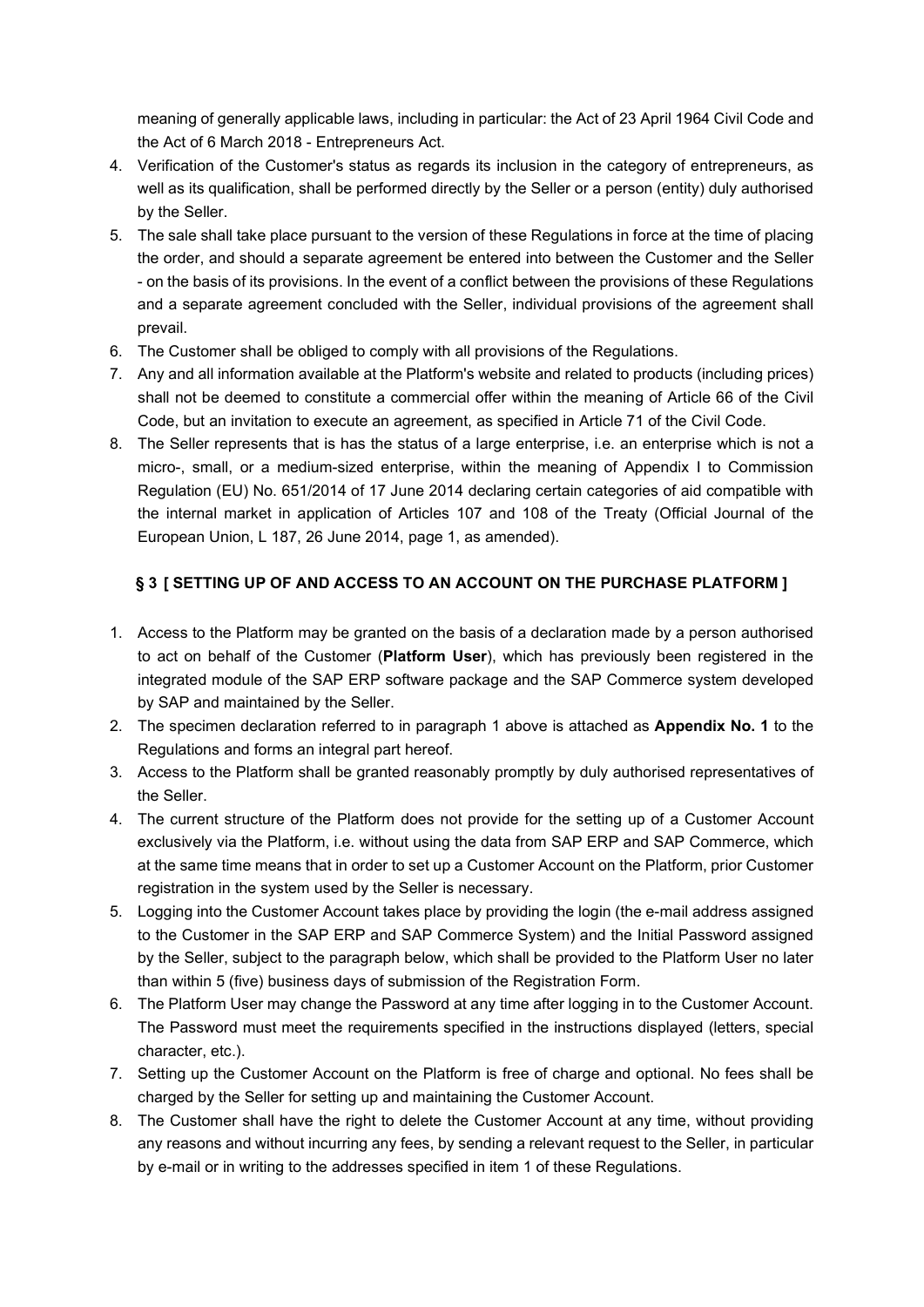- 9. Once access to the Customer Account has been granted, an agreement for the provision of services by electronic means, concerning the maintenance of the Customer Account shall be concluded between the Seller and the Customer for an indefinite period of time. The Consumer may withdraw from such an agreement in accordance with the terms and conditions set forth in the subsequent provisions of these Regulations.
- 10. To use the Platform, its users are required to operate a device with Internet access and an Internet browser enabling to display websites; they also need to provide an e-mail address to which information on the Order delivery status may be sent.

# § 4 [ PRINCIPLES OF PLATFORM OPERATION ]

- 1. Via the Pfleiderer Purchase Platform, the Seller shall:
	- 1.1. conclude agreements for the sale of goods with Customers,
	- 1.2. render, for the benefit the Customer, an electronic service consisting in creating and maintaining, free of charge, the Customer Account allowing for the use of the Platform's functionalities offered by the Seller, which ensures, including (but not limited to) the option to:
		- 1.2.1. save the completed Order (Basket) in order to restore it later,
		- 1.2.2. assign by the Customer own names to products available in the Seller's offer and then using the established terminology when adding them quickly to the Basket ("Product Mapping");
		- 1.2.3. quickly add products to the Basket according to the Seller's codes or those assigned by the User by means of Product Mapping ("Quick Product Adding"),
		- 1.2.4. quickly add items by adding a list of products to the basket in the correct format i.e. (i) index [space] quantity or (ii) index [tab] quantity ("Quick Item Adding"),
		- 1.2.5. check the status of a placed Order and verify open deliveries with the option to filter and search by specific parameters, e.g. delivery status, shipment number, delivery number, order number, product identification, invoice number - if attributed ("Products on Delivery Report"),
		- 1.2.6. analyse data from SAP ERP concerning the Customer, including inter alia: credit limits, total receivables, value of open deliveries, value of open orders, available credit limit, currency ("Credit Limits Report"),
		- 1.2.7. verify the information contained in accounting records with the option to filter by: document type, payment date, default days and document date ("Receivables Report"),
		- 1.2.8. verify the available production capacity allocated to the Customer broken down by product groups and supply plant ("Capacity Reservations"),
		- 1.2.9. add a list of products to the Basket using a previously created file in .CSV format on a template made available by the Seller ("CSV file import"),
		- 1.2.10. detailed verification of the report of the quantities to be collected on the basis of the Orders placed ("Quantities for Collection Report"),
		- 1.2.11. store and make available to the Customer data relating to concluded sales agreements and completed Orders,
	- 1.3. render, for the benefit of the Customer, an electronic service including consisting in sending, free of charge, commercial information within the meaning of the Act on the provision of services by electronic means (Newsletter) - as further detailed in § 6 below,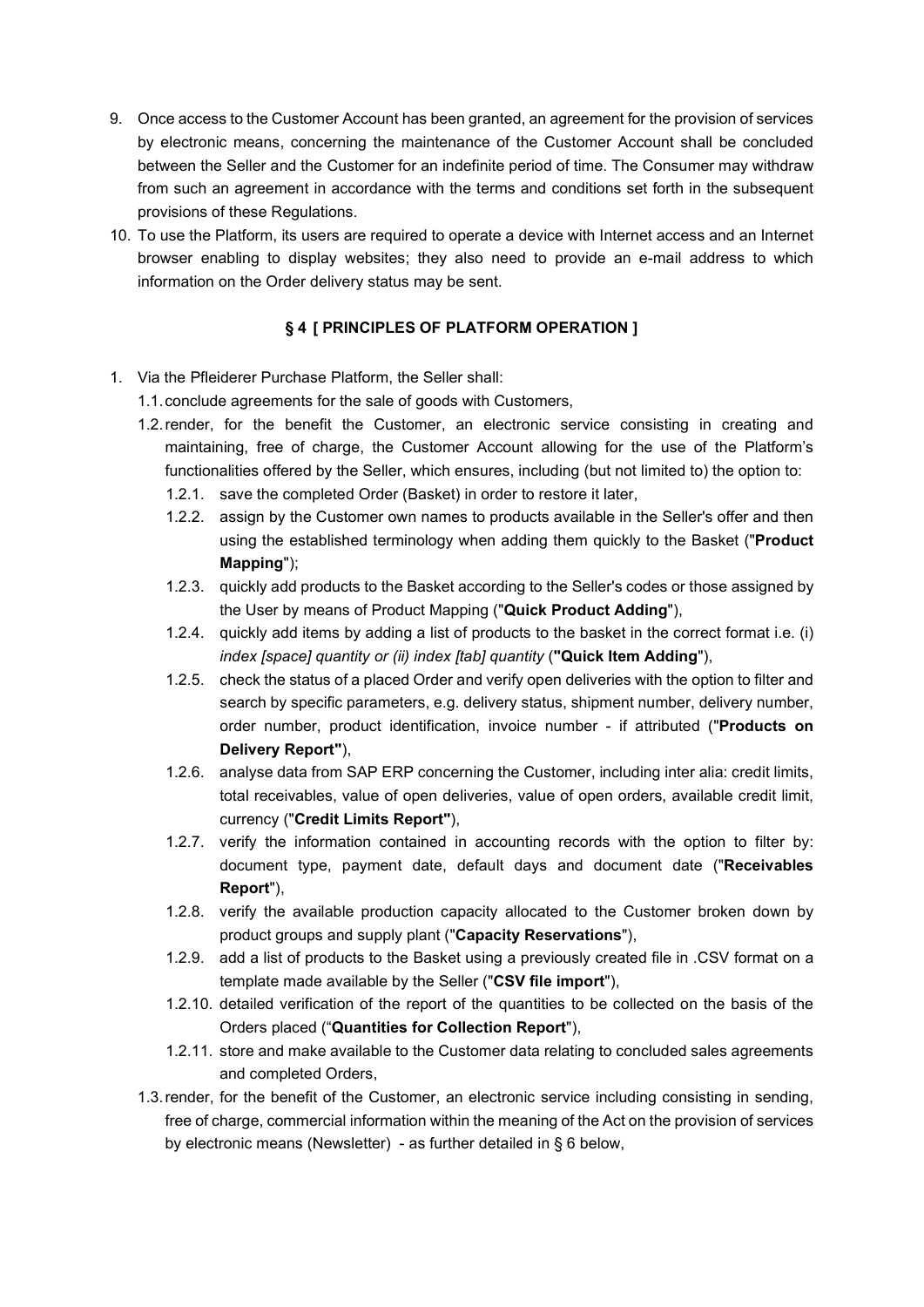- 2. The Seller shall ensure that the Platform is operated in an uninterrupted manner. Should it become necessary to maintain the Seller's IT system, to inspect it or to eliminate defects affecting the operation of the Platform, temporary difficulties in accessing the Platform or in using some of its functionalities may be experienced.
- 3. In the event of an unexpected suspension of the Platform's functionality when processing Orders placed by the User, the Seller undertakes to inform the Customer Service Representative (if any), to ensure manual input of the data corresponding to the Order and to take the necessary measures to remedy the failure.
- 4. The Seller shall not be liable for any disruptions, including interruptions in the operation of the Purchase Platform caused by events of force majeure, unlawful activities of third parties or incompatibility of the Platform with the Customer's technical infrastructure.
- 5. The Reports referred to, inter alia, in item 1.2. above may be read on-line by the Platform User; however, should there be any problems in communication with the SAP ERP software - there is a risk of temporary loss of the aforementioned functionality, which in no way affects the ability to place an Order and to record it in SAP Commerce. Once the functionality has been restored, the data shall be updated.
- 6. Platform users are forbidden to post illegal content on the Platform.

# § 5 [ GOODS AND PLACING THE ORDERS ]

#### 1. Seller's Offer.

- 1.1. Orders may be placed by the Customer (Platform User acting on their behalf, to whom access to the Purchase Platform shall be granted) as part of the following types of Seller's offers:
	- 1.1.1. [ Make to stock ] ("MTS Offer")
	- Applies to products in stock that the Customer can collect immediately.

# 1.1.2. [ Make to order] ("MTO Offer")

Applies to products to be commissioned for production.

Hereinafter collectively referred to as "Offer".

- 1.2. Only the Goods marked with the button ["Add to Basket"] are offered for sale via the Purchase Platform, while their availability may be unilaterally limited by the Seller at any time due to the need to adjust the Goods to the current offer.
- 1.3. Update of the offer by the Seller may involve complete withdrawal of some indices, and as a consequence deletion of the Goods from the Basket.

# 2. Availability of Products.

- 2.1. The range of products available on the Platform includes in particular the indices from the Seller's standard offer, which are available to all Customers.
- 2.2. Individual Customers, depending on the nature of their cooperation with the Seller, may additionally be able to order individual indexes, which shall be available exclusively under the MTO offer.
- 2.3. In order for a Platform User to be granted the option to place orders for individual indices, the Customer must submit a notification via a contact person on the part of the Seller or the Sales Manager, and the price for a given Product must be specified and entered in SAP ERP.
- 2.4. All Products are displayed on the Platform broken down into product categories along with the indication of the basic attributes that shall be transferred from SAP ERP, including but not limited to: product name, dimensions, décor, certificate, emission class. The Product description may contain additional information provided by SAP Commerce (marked, inter alia,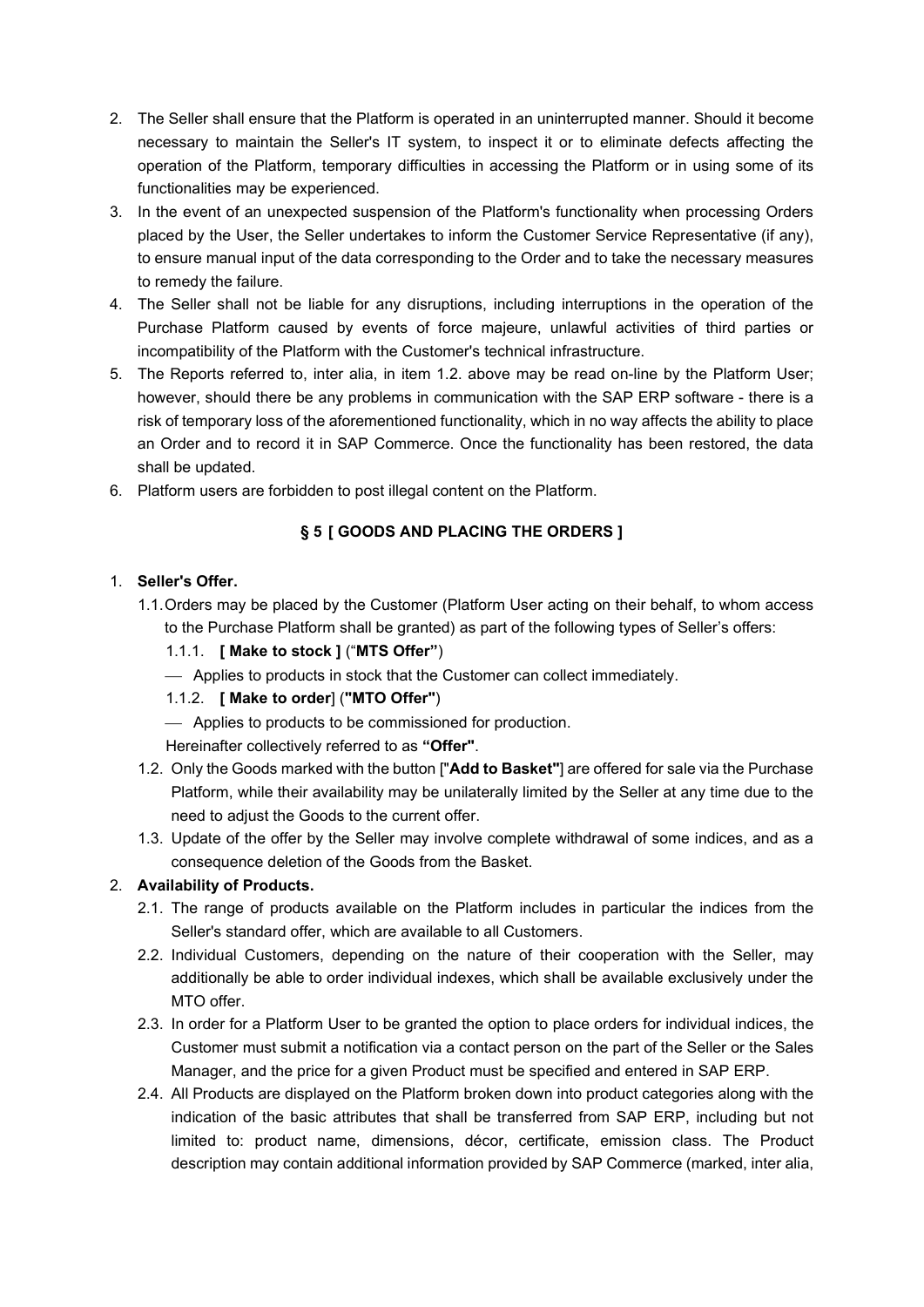as "MTS", "New", "Sale", "Rainbow"), by means of which the Platform User is able to find the right product.

- 2.5. Information on Products offered for sale as part of the Seller's offer is presented in the corresponding Product sheet, while the availability of individual indices shall only be visible to Platform Users authorised to order them.
- 2.6. Under a single Purchase Order, it is not possible to select more than one offer. If, when adding Products to the Basket, it turns out that only some of the Products are available under the MTS Offer - the User shall be informed that the entire Order shall be completed under the MTO Offer, unless the User removes from the Basket the products available under the MTS offer.
- 2.7. The MTO offer includes each and every Product available in the Seller's offer, however, the Order delivery time may be extended accordingly due to the specific nature of the Products.
- 2.8. Information on availability of Products in a given Offer is approximate only and subject to further specification at the stage of finalising the Order.
- 2.9. Should the Products be available in at least two production plants of the Pfleiderer Group, the Customer (Platform User) - for further processing of the Order - shall be asked to select the plant where the Order shall be processed. The above option shall be disabled if the Product is only available at one Pfleiderer Group production plant.

#### 3. Selection of Products.

- 3.1. The Customer shall select the Goods and their quantity by clicking ["Add to Basket"] button. The window ["Basket"] shows the number of selected Goods contained in the basket, their basic unit price (i.e. price without additional fees or discounts), the value and total value of the entire order.
- 3.2. By repeating the above procedure, the Customer may add more Goods to the basket or increase their quantity indefinitely.
- 3.3. Within the available functionalities of the Purchase Platform, the Customer may also verify the content of their Basket and introduce potential changes (e.g. the quantity of the Goods), recalculate the value or delete the Goods.
- 3.4. Products may be added to the Basket according to the defined logistic units (e.g. pallet, carton, roll) or sales units (pieces, running meters), where each configuration is subject to individual verification by the algorithms implemented in the Platform. Products that have been defined in the SAP Commerce system as full-pallet products cannot be ordered via the Platform in smaller quantities, of which the Customer (User) shall be informed accordingly.
- 3.5. Should the Customer (User) select Products which can be assembled in quantities of less than one full pallet, they shall be informed of this by a relevant notice.
- 3.6. For Orders using "Rainbow" type pallets, which may contain Products only under one trade name with the same dimensions (i.e. width, length and thickness) - the Platform shall add up the quantities and, if there are any discrepancies, shall disable the Order placement option.
- 3.7. Each time the action ["Add to Basket"] is selected, a new Order line is created enabling the Customer (Platform User) to place the Order for the same Products in different quantities and with a different requested delivery date (the Order is automatically split in the SAP ERP system).
- 3.8. The platform enables the Customer to use the so-called Sub-Account, if such has been established for the recipient (Customer) with a dedicated price according to the SAP ERP data. The unit prices shall be synchronised only after the Customer has selected the Sub-Account and, consequently, shall only be displayed correctly in the Order summary.

#### 4. Delivery time.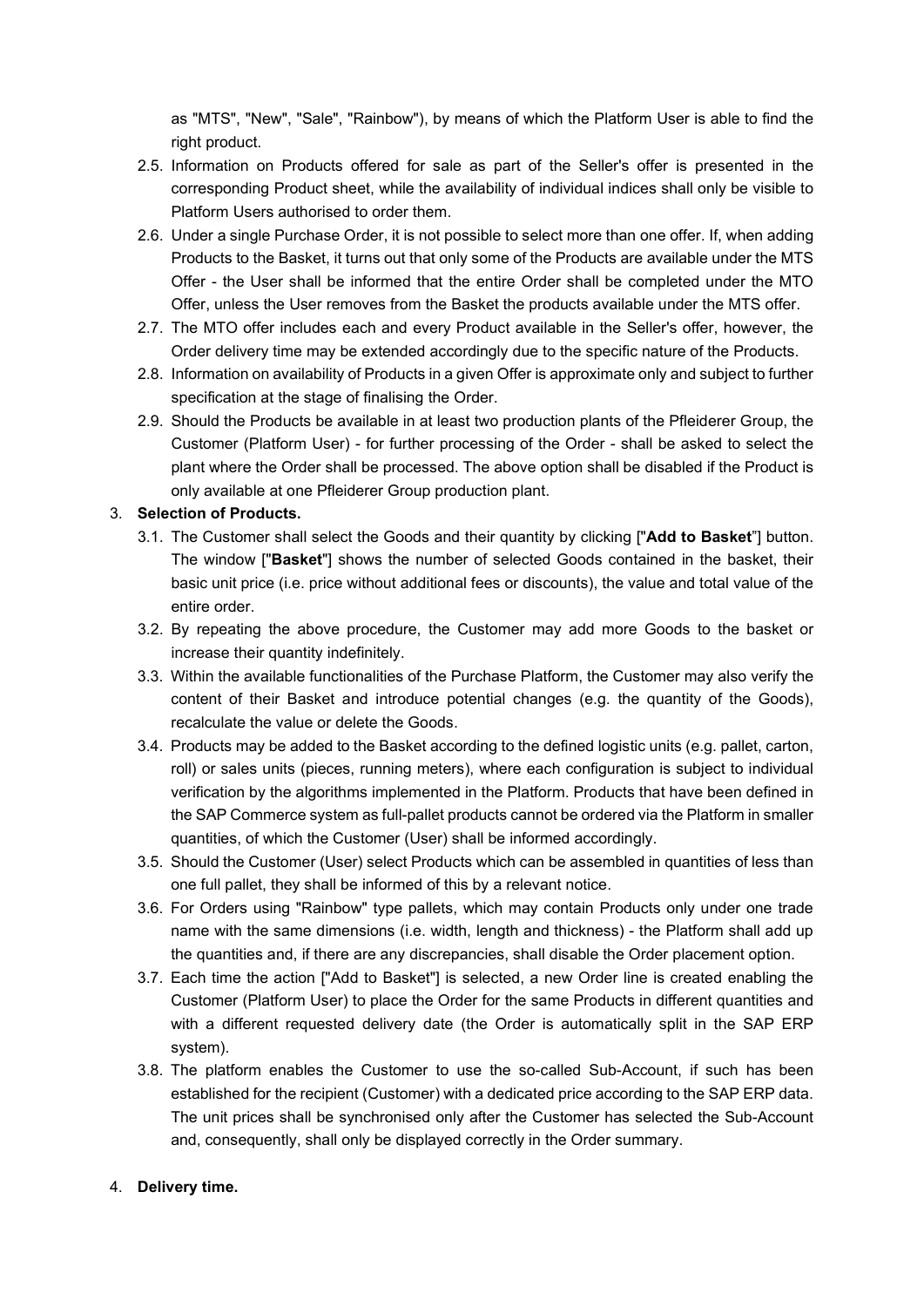- 4.1. The Customer can check the contents of their Basket by clicking on the ["Basket"] button where, having specified the Offer, they shall be required to indicate the desired date for the Order delivery.
- 4.2. For both MTS Offers and MTO Offers, the Platform shall independently specify the cut-off dates taking into account the delivery conditions for the Customer provided in SAP ERP.
- 4.3. The requested delivery date may be specified for the entire Order or defined individually for individual items in the Basket.

# 5. Capacity Reservation. Order Placement

- 5.1. Customers' orders are accepted via the website of the Purchase Platform, i.e. in the shared domain after completing the entire Order placement procedure, as well as via e-mail.
- 5.2. Having specified the type of Offer, the requested date for the Order delivery and the company delivering the Order - the Customer (Platform User) shall receive information concerning the possibility of delivering the order line after verifying the available reservation capacities. Should the Order delivery prove to be impossible, the Platform User shall be asked to change certain parameters of the Order.
- 5.3. If all the data entered by the User is correct the Platform enables the validation of the Basket, the so-called ["Safe Checkout"], which enables the User to specify the name of their order and to choose the delivery address from those previously entered into the SAP ERP system.
- 5.4. The Customer places an Order by clicking on the ["Order"] button with prior approval of the provisions of the Regulations. This is the moment of the conclusion of the Agreement (binding and final for the Seller and the Customer are the terms of the transaction valid at that moment).
- 5.5. After placing the Order, the Customer shall receive an automatic e-mail (to the e-mail address assigned to the Customer in the SAP ERP system) with information including confirmation of acceptance of the Order for processing and information on the status of their Order - the Order shall be assigned a sequence number in the SAP Commerce system (B2B Order) and, after processing in SAP ERP, shall also be assigned an order number or numbers according to the SAP ERP system ("Order Number").
- 5.6. The Customer may check the status and details of their order at any time under ["Order" History"] or ["Order Details"] after logging in to their Account. Moreover, all relevant data from the order placed shall be additionally sent to the Customer at the e-mail address provided by the Customer (the Customer may print out the content of the information received in this form).
- 5.7. Once the confirmation of acceptance of the order is received by the Customer, the process of executing the Order by the Seller begins.

# 6. Payments.

- 6.1. The price specified in the Order shall be the base price which the Customer shall be obliged to pay, including any taxes and delivery costs due (gross price) in accordance with the payment terms agreed between the Parties or displayed as part of the Order placement. The price referred to in the preceding sentence may be increased by surcharges specified by the Seller or decreased by discounts applied on the basis of separate commercial terms and conditions agreed between the Parties.
- 6.2. Depending on the configuration of the Customer's account and the contents of the Basket, the Customer (Platform User) may choose a type of order, under which they can place a sales order and, for selected Customers and selected product groups, a consignment order.

# § 6 [ PROVISION OF SERVICES BY ELECTRONIC MEANS]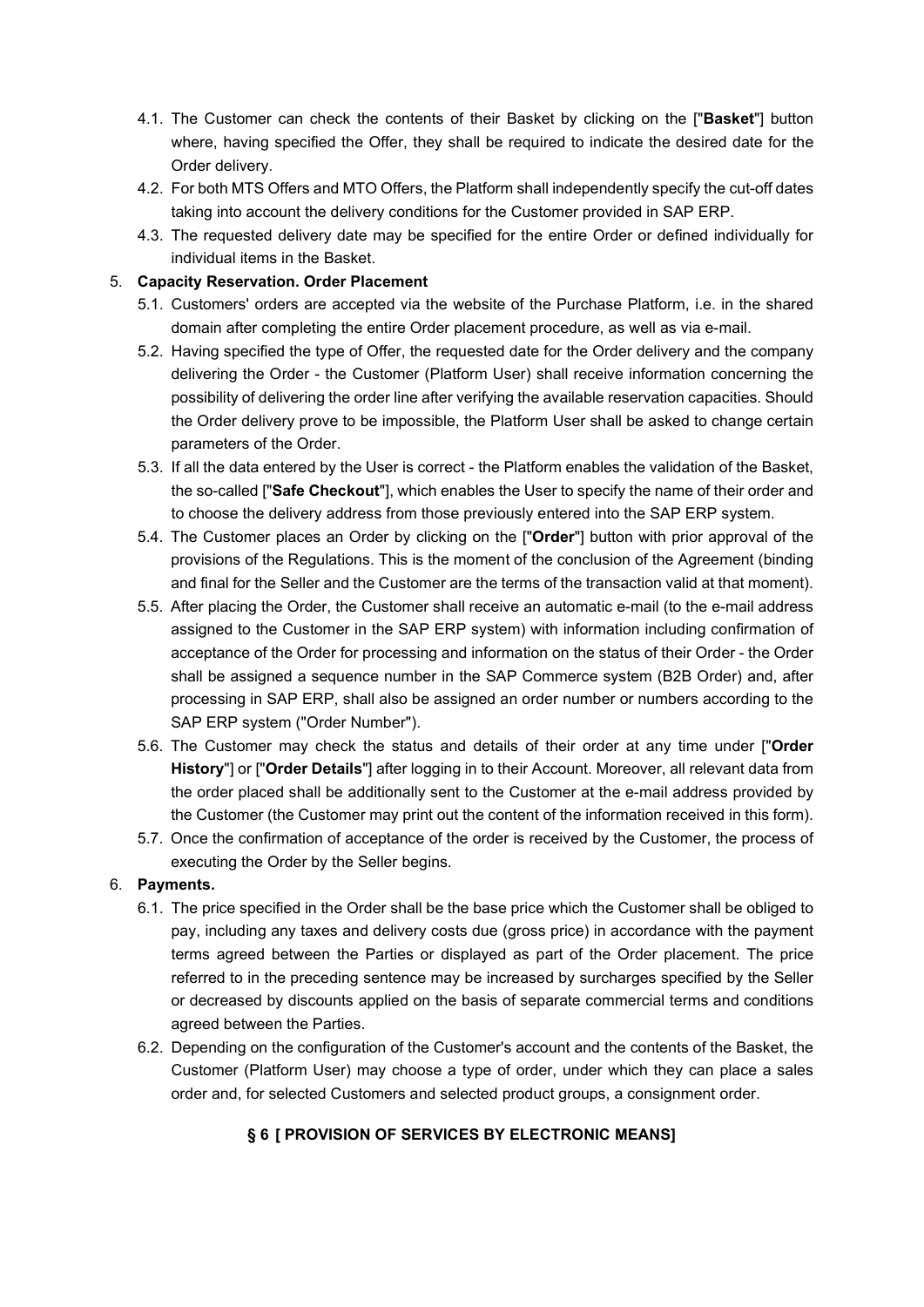- 1. As regards services provided electronically, these Regulations are the regulations referred to in Article 8 of the Act of 18 July 2002 on the provision of services by electronic means (Journal of Laws of 2002, No. 144, item 1204, as amended).
- 2. As part of the Purchase Platform, the Service Provider enables the Service Recipient to access the following Electronic Services:

# 2.1. Setting up of and using a Customer Account.

- 2.1.1. Setting up of an Account on the Purchase Platform is optional. At any time the Service Recipient may opt out (i.e. delete the Customer's Account) without providing any reasons thereof by sending an appropriate request to the Service Provider, including by e-mail to the Service Provider's address specified in the Regulations.
- 2.1.2. The Seller reserves the right to permanently discontinue the Account service provision after prior notification to its users, without providing any reasons thereof. The moment when the User is notified is the moment when the agreement for the Account service provision is terminated.

#### 2.2. Order Form Placement,

2.2.1. The Electronic Service for the Order Form is a one-off service and shall expire upon placing the Order via the Order Form or upon the Service Recipient's earlier discontinuation of placing the Order via the Order Form.

#### 2.3. Singing up for Newsletter.

- 2.3.1. Via the Platform, the Customer may be entitled to receive the Newsletter by providing in the ["Newsletter"] tab visible on the Purchase Platform website the e-mail address to which subsequent editions of the Newsletter are to be sent and by unchecking the appropriate box - ["Sign up"], as well as when setting up an Account - if this is the case, the Service Recipient becomes a Newsletter subscriber upon setting up the Account.
- 2.3.2. By registering in the Newsletter database the user expresses their consent to receive the Newsletter, and at the same time it is the moment of concluding the Newsletter service agreement.
- 2.3.3. The Newsletter Electronic Service is provided free of charge for an indefinite period of time. The Service Recipient may, at any time and without stating any reasons, unsubscribe from the Newsletter (Newsletter opt-out) by sending a relevant request to the Service Provider, in particular via e-mail to the Service Provider's address.
- 2.3.4. The User using the Newsletter Service agrees to commence its provision by the Seller upon registration in the Newsletter database.
- 2.3.5. The Newsletter Electronic Service may be activated or deactivated by the Seller on the Purchase Platform at any time.
- 2.4. Access to sales and promotions organised by the Service Provider under separate provisions of the Regulations.
- 3. The Account Electronic Service is provided free of charge for an indefinite period of time.
- 4. Where content is provided on the Website, an agreement for the provision of services by electronic means is concluded until the closing of the Platform Website.

# § 7 [ ORDER ACCEPTANCE AND DELIVERY]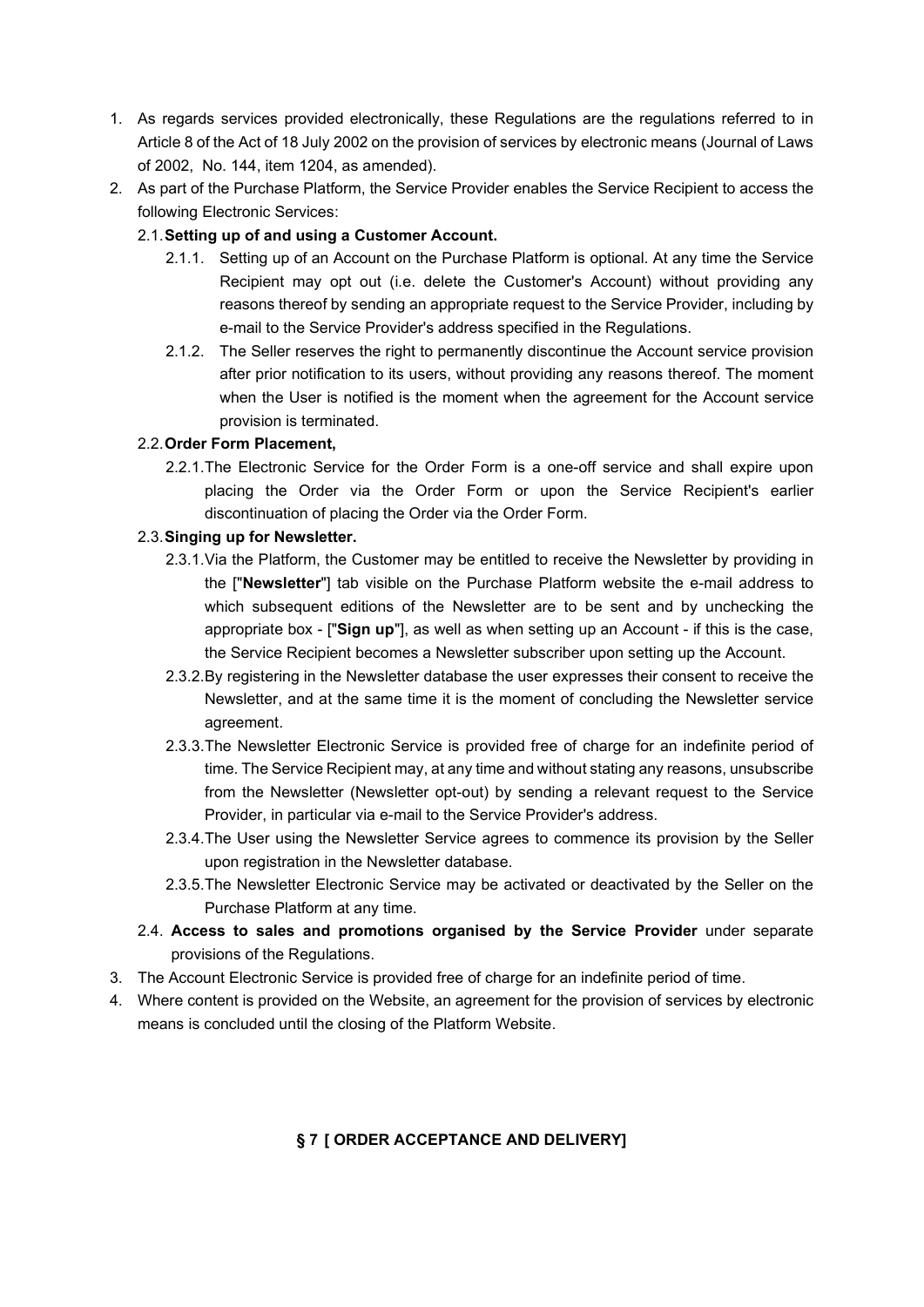#### 1. Terms of use of the Platform.

- 1.1. An absolute technical prerequisite for using the Platform requires the Customer to have a computer or other devices enabling Internet browsing, Internet access and a valid and active e-mail account which has been registered in the SAP System.
- 1.2. In order to use the services of the Platform, it is necessary to read and accept the present Regulations. By placing an order, the Customer (Platform User acting on their behalf) accepts the provisions of the Regulations.

# 2. Customer's Obligations.

As part of using the Purchase Platform, the Customer (Platform User) shall be obliged to:

- 2.1. provide true and up-to-date details when placing the Orders,
- 2.2. immediately update the details provided to the Seller in connection with placing the Order or concluding a Service provision agreement,
- 2.3. make timely payments of the prices due for the goods ordered and delivered, including the delivery costs.
- 3. The Order placement procedure is specified in detail in § 5 item 5 above.
- 4. Any potential deficiencies in the scope of the Order specification shall be corrected by the Seller as soon as they have been identified or reported by the Platform User.
- 5. Orders may be placed during the availability period of the website of the Purchase Platform (as a rule for 7 days a week and 24 hours a day, however due to technical limitations, the Seller does not guarantee the continued availability of the Platform). Having placed the order, the Customer (Platform User) shall receive an order placement confirmation by e-mail.
- 6. Orders placed via the Platform shall be delivered by relevant production companies forming part of the Pfleiderer Group in Poland through the agency of the Seller.
- 7. The Seller shall issue a VAT invoice for each order. At the Customer's request, the Seller may also issue a duplicate invoice or a corrective invoice for the Customer.
- 8. Available means of communication between the Customer and the Seller (unless individually agreed) shall be as follows:
	- a) Telephone +48 (71) 747 1000
	- b) E-mail grajewo@pfleiderer.pl
	- c) Correspondence address Pfleiderer Polska sp. z o.o. ul. Strzegomska 42AB 53-611 Wrocław.

# § 8 [DELIVERY COST AND ORDER DELIVERY TIME ]

- 1. The ordered Products may be collected by the Customer on their own or delivered through the company JURA Polska Spółka z ograniczoną odpowiedzialnością with its registered office in Grajewo, as a professional forwarder providing for the transportation of all goods ordered by the Seller, in accordance with the master data provided for in SAP ERP. The Platform does not provide for the possibility of modifying the delivery method from the ["Secure Checkout"] level.
- 2. Goods shall be delivered within the territory of Poland and the European Union.
- 3. Goods shall be delivered to Customers against a fee, unless the sales agreement provides otherwise. The costs of delivery of goods (including transport, delivery and postal services charges)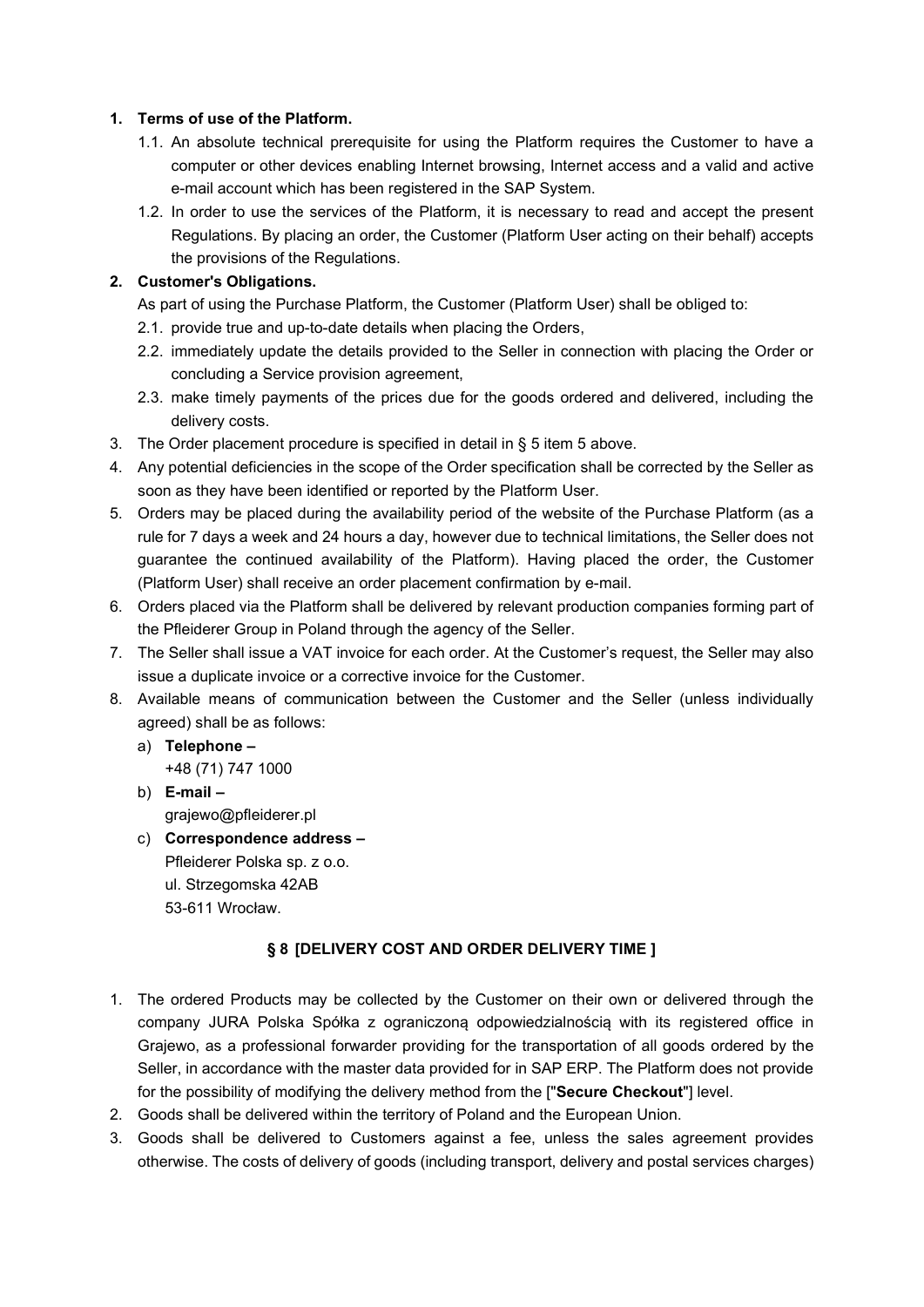shall be specified under separate commercial terms and conditions agreed between the parties to the sales agreement.

4. Orders placed through the Platform shall only be processed on business days. Orders placed on Saturdays, Sundays and public holidays shall be processed on the first business day thereafter.

# § 9 [ FORMS OF PAYMENT]

The Platform enables the payment methods established in the commercial terms and conditions (offer or price list) agreed between the parties to the sales agreement. The method of payment for orders placed via the Purchase Platform shall be in accordance with the master data provided for in the SAP ERP system and shall not be subject to modification via the Platform.

# § 10 [PERSONAL DATA PROTECTION]

- 1. The personal data of the Customers (Platform Users) shall be controlled by Pfleiderer Polska Spółka z ograniczoną odpowiedzialnością with its registered office in Wrocław, ul. Strzegomska 42AB, 53- 611 Wrocław, entered into the Register of Entrepreneurs of the National Court Register by the District Court for Wrocław - Fabryczna in Wrocław, 6<sup>th</sup> Commercial Division of the National Court Register, under the number: 0000247423, NIP: 719-150-39-73, REGON: 200052769, hereinafter referred to as the "Data Controller".
- 2. The principles of processing the personal data of the Customer (Platform User) by the Seller are set out in a separate document - the Privacy Policy, which is also available on the Platform's website.

# § 11 **[COOKIE POLICY]**

- 1. In order to make sure that the process of selling the individual Goods is adjusted to the needs and preferences of our Customers, information is collected in the form of the so-called cookie files ("cookies"). Cookies contain pieces of information, including text files, are stored on the Customer's end device and are intended to facilitate the process of using the Seller's Purchase Platform.
- 2. Cookie files are used to identify the software used by the Platform User and to optimise the functioning and safety of the web service. Cookies contain information about the domain they originate from, specify the period of time over which they are to be stored on the user's computer, and have a unique number assigned to them.
- 3. It is the Seller who places and accesses cookies on the Platform User's end device.
- 4. The Platform uses two types of cookies:
	- a) session cookies temporary files which are stored on the Platform User's end device until logging out, leaving a website,
	- b) persistent cookies stored on the Platform User's end device for a time specified in the cookie data parameters or until they are deleted by the Platform User.
- 5. Detailed information about the options for and methods of using cookie files and setting the mechanism for handling them by the user's software is available in the settings of the Platform User's software (web browser).
- 6. The Platform User may restrict the use of cookies. However, such a restriction may affect the operation and availability of specific Platform functionalities.

# § 12 [FINAL PROVISIONS]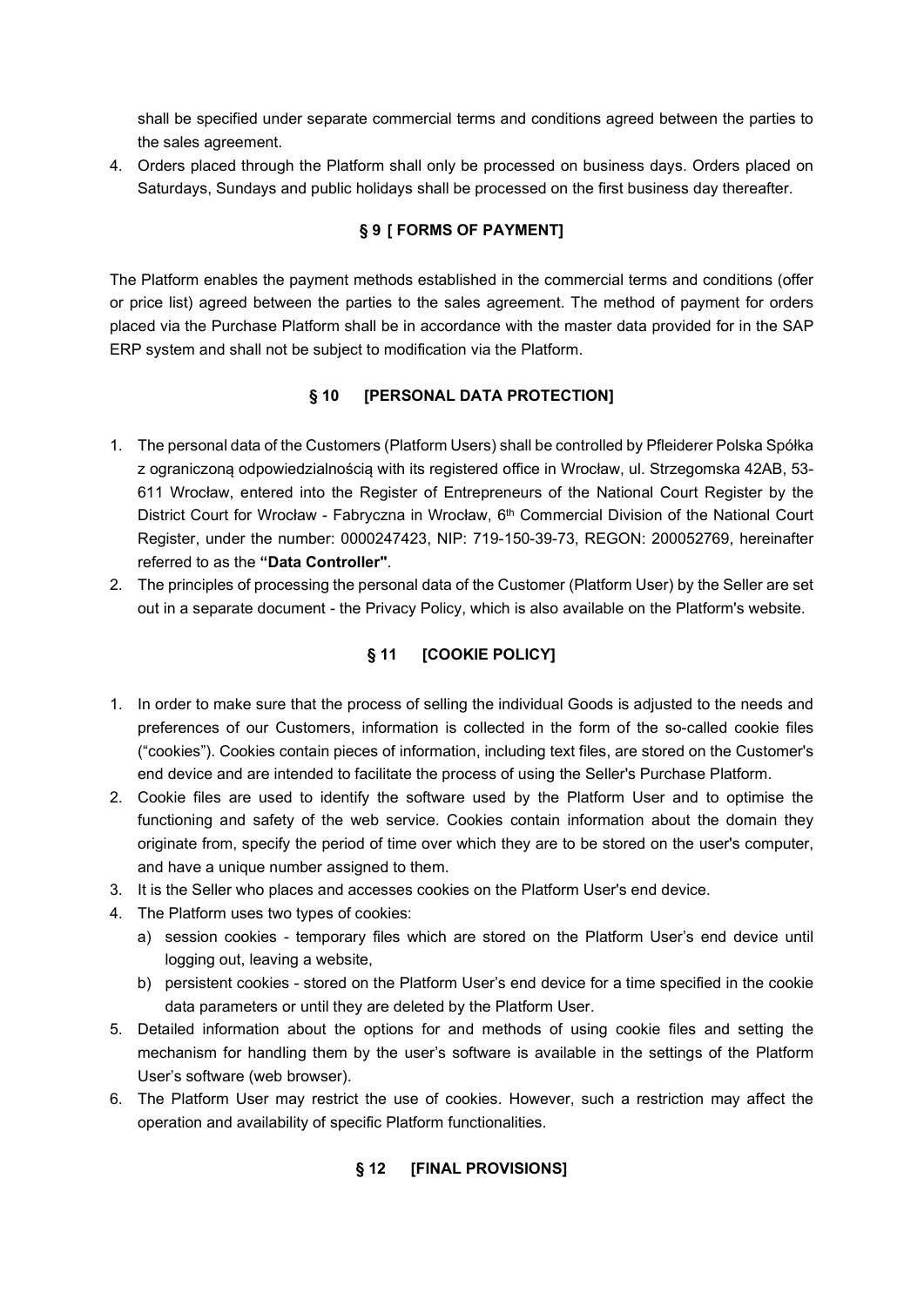- 1. The Regulations specify the principles of conclusion and performance of the sales agreement of the Goods available on the Purchase Platform website.
- 2. In the event of a conflict between the provisions of these Regulations and the mandatory provisions of law, such mandatory provisions of law shall prevail.
- 3. These Regulations are made available on the Platform website under the ["Purchase Platform Regulations"] tab in a form enabling them to be downloaded, reproduced and recorded by means of the IT system used by the Platform User.
- 4. The Seller reserves the right to amend these Regulations, in particular due to at least one of the following reasons:
	- a) change in the wording of generally applicable laws regulating the electronic sale of goods or the provision of services by the Seller, affecting the mutual rights and obligations of the parties specified in the sales agreement or in the service agreement concluded by the Customer and the Seller,
	- b) the need for the Seller to comply with orders, rulings, provisions or guidelines affecting the rights and obligations set out in the sales agreement or the service agreement concluded by the Customer and the Seller, resulting from:
		- a final and binding decision of a public administration authority competent for the type of business activity conducted by the Seller,
		- a final and binding court ruling applicable to the type of business activity conducted by the Seller.
	- c) changes in technical conditions applicable to the provision of services by the Seller, resulting solely from updating technical requirements.
- 5. The Customer shall each time be informed about an amendment to the Regulations and their wording by making information on the amendment of these Regulations on the Platform's website, with the changes being specified accordingly.
- 6. The information referred to in the preceding sentence and concerning the amendment to these Regulations shall be communicated to the Customer no later than 7 calendar days prior to the date of entry of such amendments into force.
- 7. Any other amendments to these Regulations shall not apply to agreements concluded and Orders placed prior to the date of entry into force of such an amendment, unless the generally applicable laws provide otherwise.
- 8. In matters not regulated herein, the provisions of Polish law, in particular the Civil Code, the Act on the provision of services by electronic means shall apply accordingly.
- 9. Appendices forming an integral part of the Regulations:
	- a) **Appendix No. 1** Specimen declaration with the Platform access request and identification of the individuals authorised to represent the entity and to place orders (full access to the purchasing process),
	- b) **Appendix No. 2** Specimen declaration with the Platform access request and identification of the individuals authorised to represent the entity but not authorized to place orders (limited access to the purchasing process).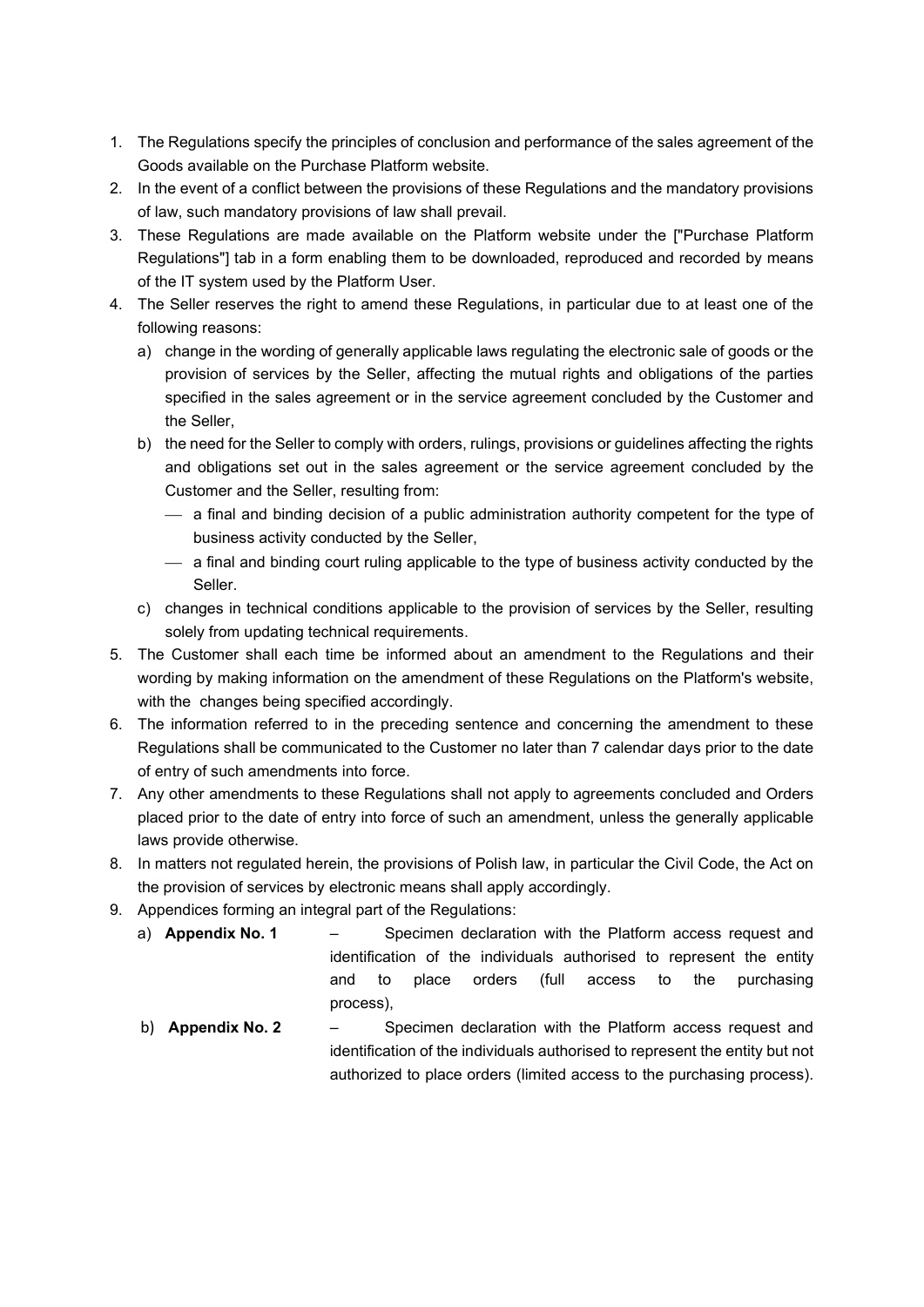#### Appendix No. 1 to the Regulations on the use of Pfleiderer's Purchase Platform

# Specimen declaration with the Platform access request and identification of the individuals authorised to represent the entity and to place orders (full access to the purchasing process)

Acting on behalf of \_\_\_\_\_\_\_ (entrepreneur's identification) with its registered office in the same many cases (city), at ul. \_\_\_\_\_\_\_\_\_\_\_ \_\_\_\_\_\_\_\_\_\_\_\_\_\_\_\_\_\_\_\_\_ (address), NIP (VAT EU): \_\_\_\_\_\_\_\_\_\_\_\_\_\_\_ (number), @ \_\_\_\_\_\_\_\_\_\_\_\_\_\_\_\_\_\_ (e-mail address), hereinafter referred to as the "Buyer", hereby: 1. I/We\* express the willingness to use the Pfleiderer Purchase Platform, and 2. I/We<sup>\*</sup> declare that persons authorised on behalf of the Buyer to use Pfleiderer Purchase Platform and to place orders for goods purchased from Pfleiderer Polska Spółka z ograniczoną odpowiedzialnością with its registered office in Wrocław, NIP: 719-15-03-973, hereinafter

referred to as the "Seller" (full access to the purchasing process), are the following:

- a) Mr/Mrs\* \_\_\_\_\_\_\_\_\_\_\_\_\_\_\_\_\_\_\_\_\_\_ (first and last name), \_\_\_\_\_\_\_\_\_\_\_\_\_\_@\_\_\_\_\_\_\_.\_\_\_\_\_ (e-mail address), b) Mr/Mrs\* \_\_\_\_\_\_\_\_\_\_\_\_\_\_\_\_\_\_\_\_\_\_ (first and last name), \_\_\_\_\_\_\_\_\_\_\_\_\_\_@\_\_\_\_\_\_\_.\_\_\_\_\_
- (e-mail address),
- c) Mr/Mrs\* \_\_\_\_\_\_\_\_\_\_\_\_\_\_\_\_\_\_\_\_\_\_ (first and last name), \_\_\_\_\_\_\_\_\_\_\_\_\_\_@\_\_\_\_\_\_\_.\_\_\_\_\_ (e-mail address),

 $\overline{\phantom{a}}$  , and the contract of the contract of the contract of the contract of the contract of the contract of the contract of the contract of the contract of the contract of the contract of the contract of the contrac

The above-mentioned Proxies may act either jointly or separately.

Signature on behalf of the Buyer:

(place and date) (Signature of the Buyer)